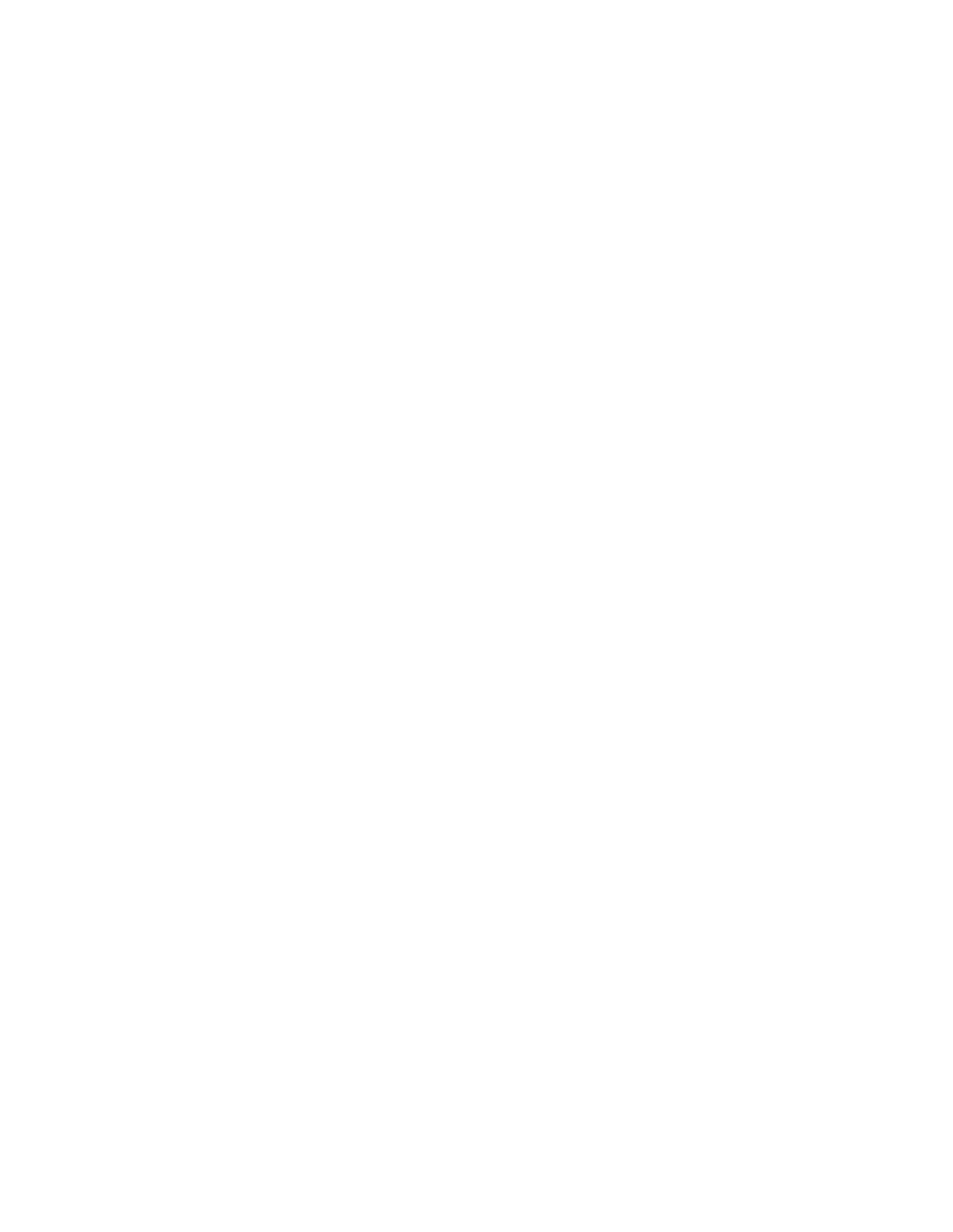ESP - Spain

# **BM Ciudad Real**

#### **Estado Vicente Calderón Paseo Virgen del Puerto 67 (puer 28005 Madrid Spain**

| Tel. - Office | +34 607 808815 (mobile)      |
|---------------|------------------------------|
| Fax - Office  | +34 913 624322               |
| Email         | davis@bmatleticodemadrid.com |
| Homepage      | www.bmatleticodemadrid.com   |

# **Main Playing Hall**

**Palacio Vistalegre** C/ Utebo 1 28025 Madrid Spain

*Nearest Airport is Madrid Barajas (22km)*

#### **Contact person(s) for the EC**

David Davis Camara Email - Standard daviscdavid@hotmail.com

### **Colour of player's uniform - light**

Player shirt: red/white Player short: blue Goalkeeper shirt: yellow/blue

# **Colour of player's uniform - dark**

Player shirt: Player short: black Goalkeeper shirt: black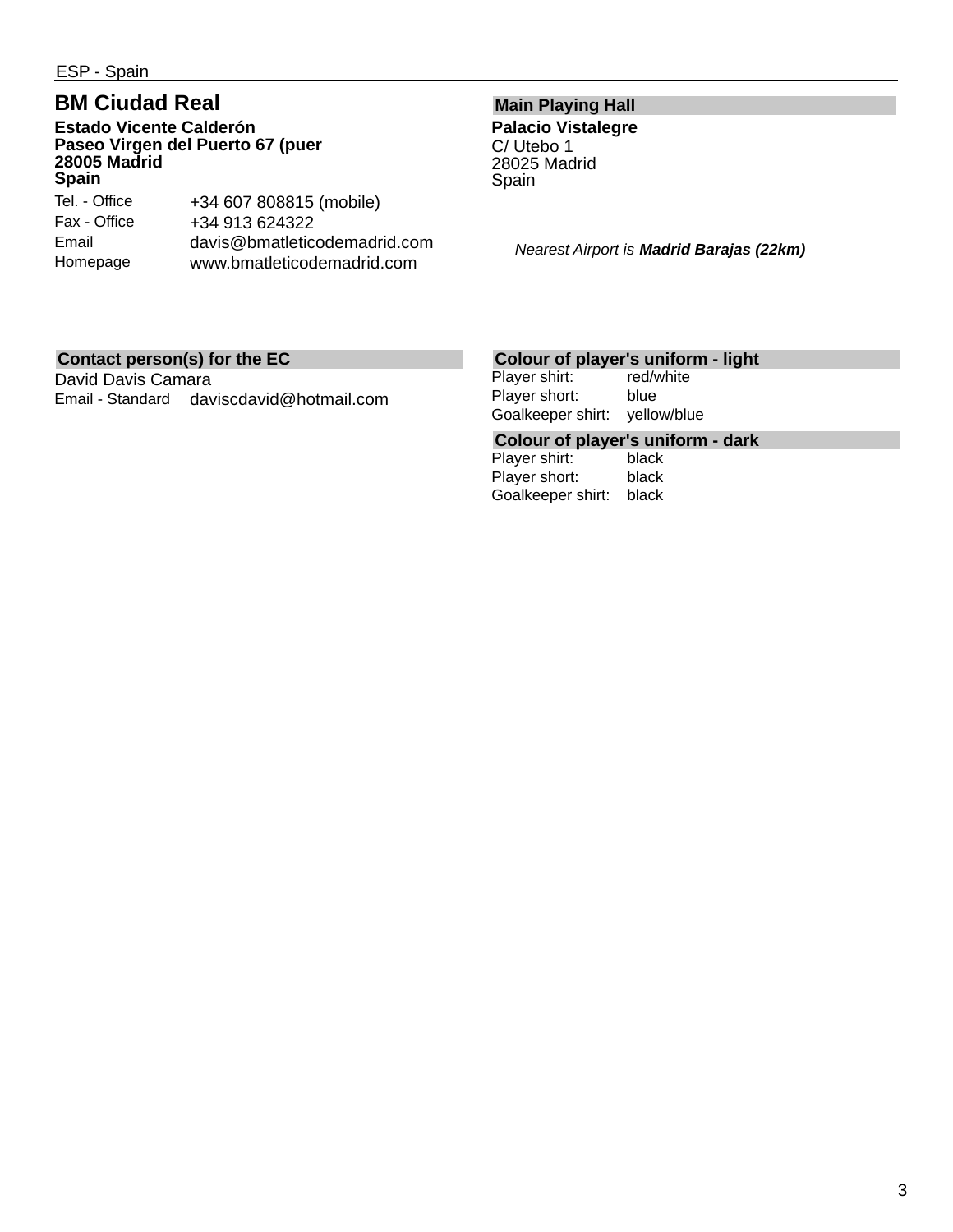# **HSG Nordhorn**

**HSG Sport Marketing Bahnhofstrasse 16 48529 Nordhorn Germany**

| +49 5921 79600           |
|--------------------------|
| +49 170 7655548 (mobile) |
| +49 5921 79613           |
| kontakt@hsgnordhorn.de   |
| www.hsgnordhorn.de       |
|                          |

## **Main Playing Hall**

**Euregium Nordhorn** Wilhelm-Raabe-Str.15 48527 Nordhorn Germany

| 1.Office Tel. | +49 5921 961663 |  |
|---------------|-----------------|--|
| 1.Office Fax  | +49 5921 961675 |  |

*Nearest Airport is Münster/Osnabrück (60km)*

### **Contact person(s) for the EC**

Melanie Tebbel

#### **Colour of player's uniform - light**

Player shirt: red Player short: red Goalkeeper shirt: blue

**Colour of player's uniform - dark**

Player shirt: grey Player short: grey Goalkeeper shirt: green

## **THW Kiel Rehmkamp 1 24161 Altenholz Germany**

| Tel. - Office | +49 431 670390                        |
|---------------|---------------------------------------|
| Fax - Office  | +49 431 6703930                       |
| Email         | sabine.holdorf-schust@thw-handball.de |
| Homepage      | www.thw-handball.de                   |

### **Main Playing Hall Wunderino-Arena-Kiel** Europaplatz 1 24103 Kiel

**Germany** 

| +49 431 98210231              |
|-------------------------------|
| +49 431 98210100              |
| info@sparkassen-arena-kiel.de |
| www.sparkassen-arena-kiel.de  |
|                               |

*Nearest Airport is Hamburg (90km)*

### **Colour of player's uniform - light**

Player shirt: white Player short: white Goalkeeper shirt: black

# **Colour of player's uniform - dark**

Player shirt: Player short: black Goalkeeper shirt: red

#### **Contact person(s) for the EC**

Sabine Holdorf-Schust Tel. - Office +49 170 4021775 (mobile)